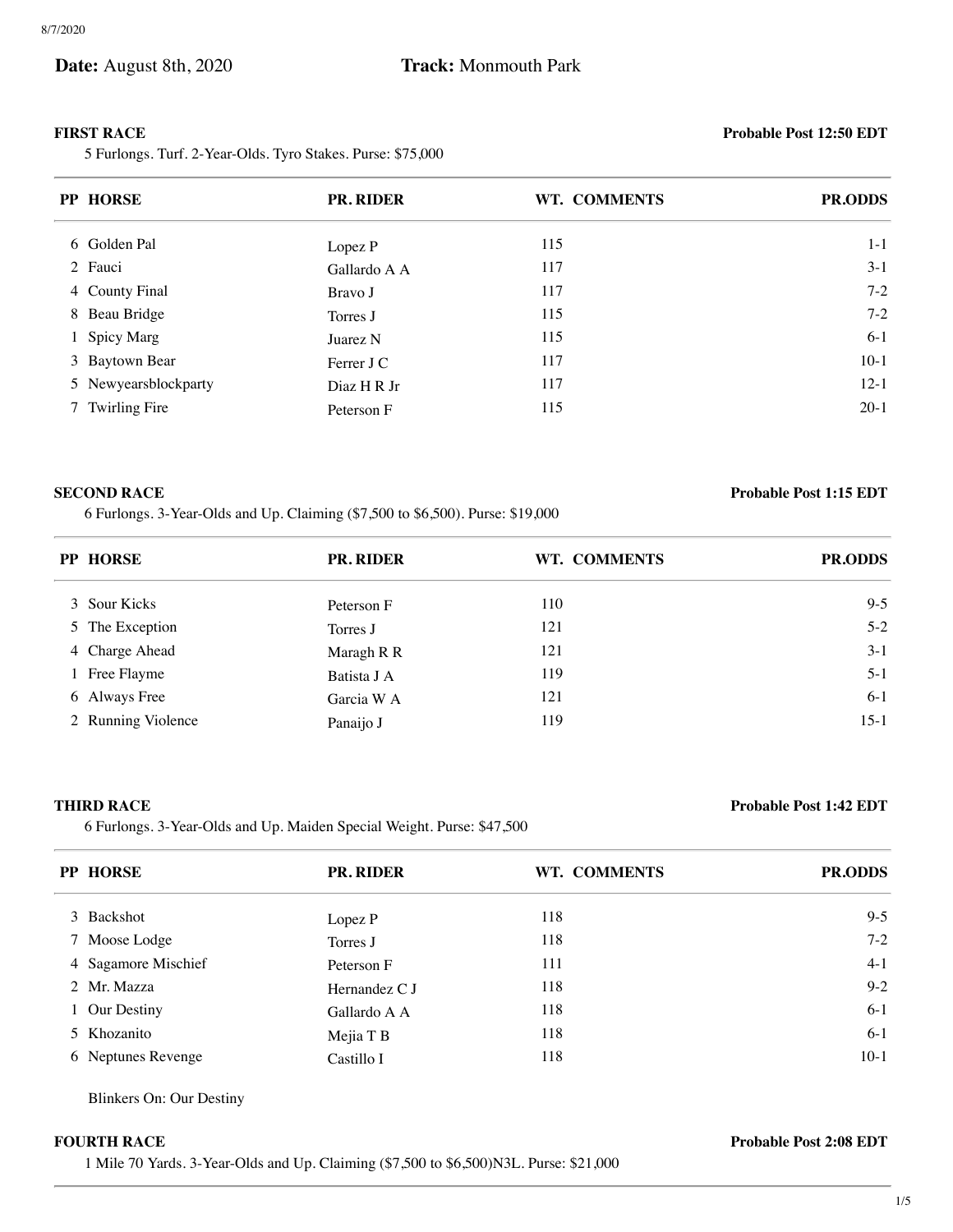| <b>PP HORSE</b>      | <b>PR. RIDER</b> | WT. COMMENTS | <b>PR.ODDS</b> |
|----------------------|------------------|--------------|----------------|
| 5 Creative Genius    | Torres J         | 124          | $5-2$          |
| 2 Kingsville         | Gallardo A A     | 119          | $7 - 2$        |
| 6 Ricardito          | Peterson F       | 114          | $7 - 2$        |
| 3 Kill Switch        | Maragh R R       | 121          | $9 - 2$        |
| 1 Purchasing Power   | Hernandez C J    | 119          | $5 - 1$        |
| 4 Ms. Amethyst       | Garcia W A       | 119          | $8-1$          |
| 8 Carpenter          | Batista J A      | 121          | $12 - 1$       |
| 7 Beacos Disco Pants | Castillo I       | 119          | $20-1$         |

### **FIFTH RACE Probable Post 2:35 EDT**

About 5 1/2 Furlongs. Turf. 3-Year-Olds and Up. Fillies and Mares. Optional Claiming (\$30,000)N2X. Purse: \$50,000

| <b>PP HORSE</b>      | <b>PR. RIDER</b> | WT. COMMENTS | <b>PR.ODDS</b> |
|----------------------|------------------|--------------|----------------|
| 5 Liana Susquehanna  | Vargas J A Jr    | 120          | $2 - 1$        |
| 2 Tracy Ann's Legacy | Ferrer J C       | 120          | $3-1$          |
| 3 Call On Mischief   | Lopez P          | 115          | $7 - 2$        |
| 7 Hannah's Smile     | Maragh R R       | 120          | $5 - 1$        |
| 4 Sanity             | Bravo J          | 122          | $6-1$          |
| 9 Andrea's Worry     | Hernandez C J    | 120          | $6-1$          |
| 6 Xanthique          | Diaz H R Jr      | 122          | $10-1$         |
| 8 Beaux Arts         | Panaijo J        | 120          | $12-1$         |
| 1 Catsoutofthebag    | Mejia T B        | 124          | $15-1$         |

6 Furlongs. 3-Year-Olds and Up. Fillies and Mares. Maiden Special Weight. Purse: \$47,500

# **SIXTH RACE Probable Post 3:04 EDT**

| <b>PP HORSE</b>      | <b>PR. RIDER</b> | WT. COMMENTS | <b>PR.ODDS</b> |
|----------------------|------------------|--------------|----------------|
| 4 America's Surprise | Lopez P          | 118          | $8 - 5$        |
| 5 Asyena             | Bravo J          | 123          | $5 - 2$        |
| 3 Miss Moon Pie      | Vargas J A Jr    | 118          | $3-1$          |
| 1 Restraint of Trade | Juarez N         | 118          | $9 - 2$        |
| 2 D Dawg             | Peterson F       | 111          | $6-1$          |
| 6 Embrace a New Day  | Hernandez C J    | 118          | $20-1$         |

6 Furlongs. 3-Year-Olds and Up. Fillies and Mares. Claiming (\$5,000). Purse: \$21,000

|                     | <b>Probable Post 3:32 EDT</b> |
|---------------------|-------------------------------|
| <b>SEVENTH RACE</b> |                               |

| <b>PP HORSE</b>  | <b>PR. RIDER</b> | WT. COMMENTS | <b>PR.ODDS</b> |
|------------------|------------------|--------------|----------------|
| 3 Tuesday's Rose | Juarez N         | 124          | $7-2$          |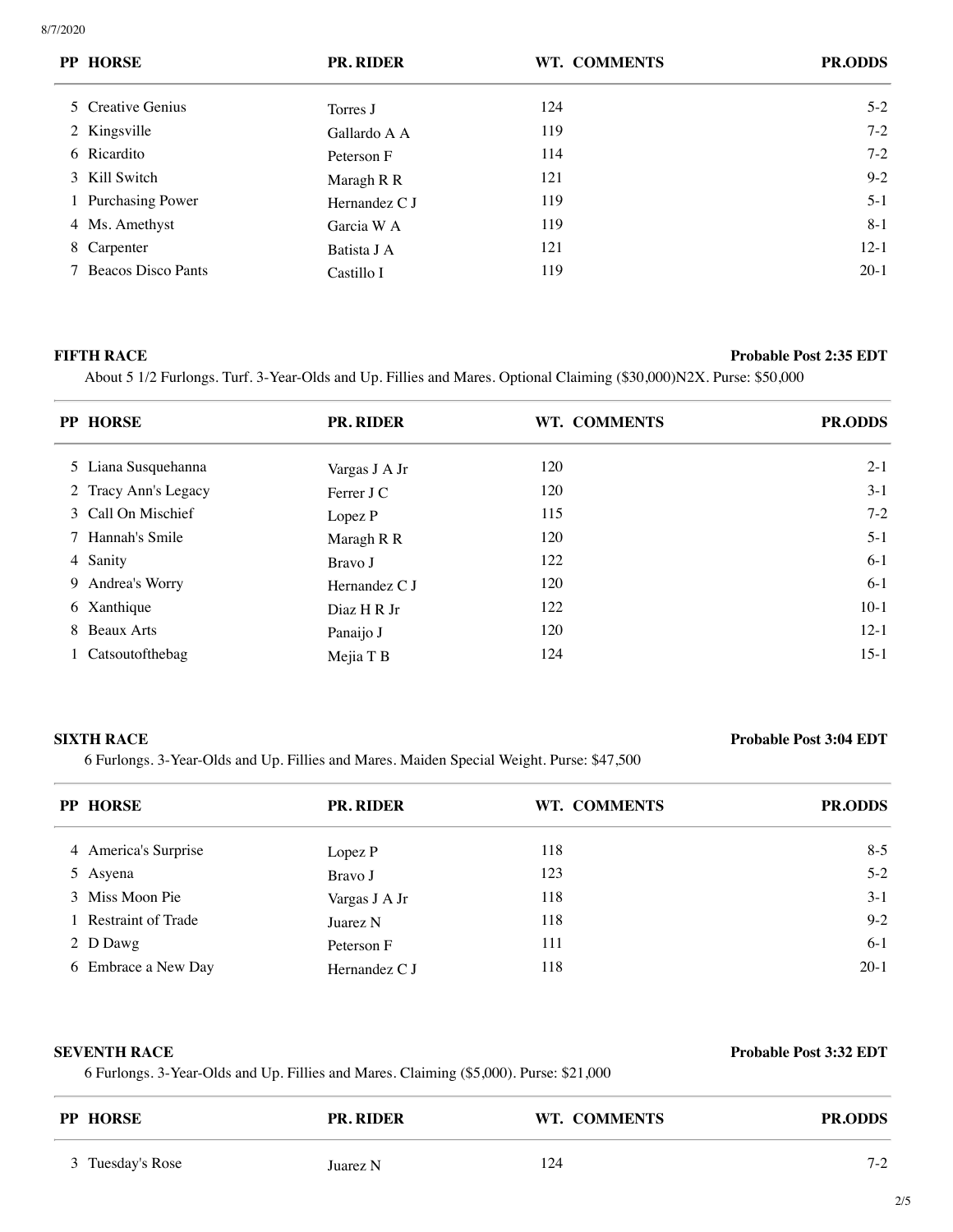| 2 My T Talk        | Lopez P       | 124 | $4-1$    |
|--------------------|---------------|-----|----------|
| 10 Princess Janet  | Hernandez C J | 124 | $9 - 2$  |
| 1 Midnight Sky     | Vargas J A Jr | 124 | $5 - 1$  |
| 7 Special Risk     | Garcia W A    | 124 | $5 - 1$  |
| 5 Luna Azteca      | Peterson F    | 117 | $8 - 1$  |
| 4 Southern Touch   | Panaijo J     | 124 | $10-1$   |
| 6 Fiore            | Castillo I    | 124 | $10-1$   |
| 8 Ribbonite        | Diaz H R Jr   | 124 | $12 - 1$ |
| 9 Kendyl Elizabeth | Mejia T B     | 124 | $30-1$   |
|                    |               |     |          |

### **EIGHTH RACE Probable Post 4:00 EDT**

About 5 1/2 Furlongs. Turf. 3-Year-Olds and Up. Fillies and Mares. Maiden Claiming (\$25,000 to \$20,000). Purse: \$21,000

|   | PP HORSE             | PR. RIDER     | WT. COMMENTS | <b>PR.ODDS</b> |
|---|----------------------|---------------|--------------|----------------|
|   | 3 Hey Leocadia       | Hernandez C J | 123          | $2 - 1$        |
|   | 7 Philly Creed       | Peterson F    | 111          | $4-1$          |
|   | 1 Aiken to Belong    | Gallardo A A  | 121          | $5 - 1$        |
|   | 11 Big Looker        | Ferrer J C    | 121          | $6-1$          |
|   | 9 Charlettee         | Castillo I    | 123          | $10-1$         |
|   | 10 Megalomania       | Vargas J A Jr | 121          | $10-1$         |
|   | 5 Giant Rose         | Panaijo J     | 118          | $12-1$         |
|   | 6 Dynapower          | Mejia T B     | 118          | $15-1$         |
|   | 12 Rob the Treasure  | Garcia W A    | 118          | $15-1$         |
|   | 4 Law of Reciprocity | Torres J      | 116          | $20-1$         |
|   | 2 Mia Calia          | Kay WR        | 118          | $30-1$         |
| 8 | <b>Tricky Print</b>  | Batista J A   | 118          | $30-1$         |

Blinkers On: Tricky Print

 $\overline{\phantom{a}}$ 

# **NINTH RACE Probable Post 4:32 EDT**

6 Furlongs. 3-Year-Olds and Up. New Jersey-bred. Optional Claiming (\$12,500)N1X. Purse: \$62,500

| PP HORSE           | <b>PR. RIDER</b> | WT. COMMENTS | <b>PR.ODDS</b> |
|--------------------|------------------|--------------|----------------|
| 4 Pianzi           | Juarez N         | 119          | $2-1$          |
| 7 Jingo            | Lopez P          | 120          | $3-1$          |
| 2 Noon Time Gem    | Vargas J A Jr    | 120          | $7-2$          |
| 6 Mooji Moo Jr.    | Mejia T B        | 120          | $5 - 1$        |
| 1 Visionary Ruler  | Castillo I       | 120          | $6-1$          |
| 3 Jersey Joe B     | Peterson F       | 113          | $10-1$         |
| 8 Assault Weapon   | Ferrer J C       | 115          | $10-1$         |
| 5 Gone Astray Kiss | Panaijo J        | 120          | $20-1$         |

Blinkers On: Noon Time Gem

1 1/16 Miles. Turf. 3-Year-Olds and Up. Claiming (\$16,000 to \$14,000)N2L. Purse: \$21,000

**TENTH RACE Probable Post 5:04 EDT**